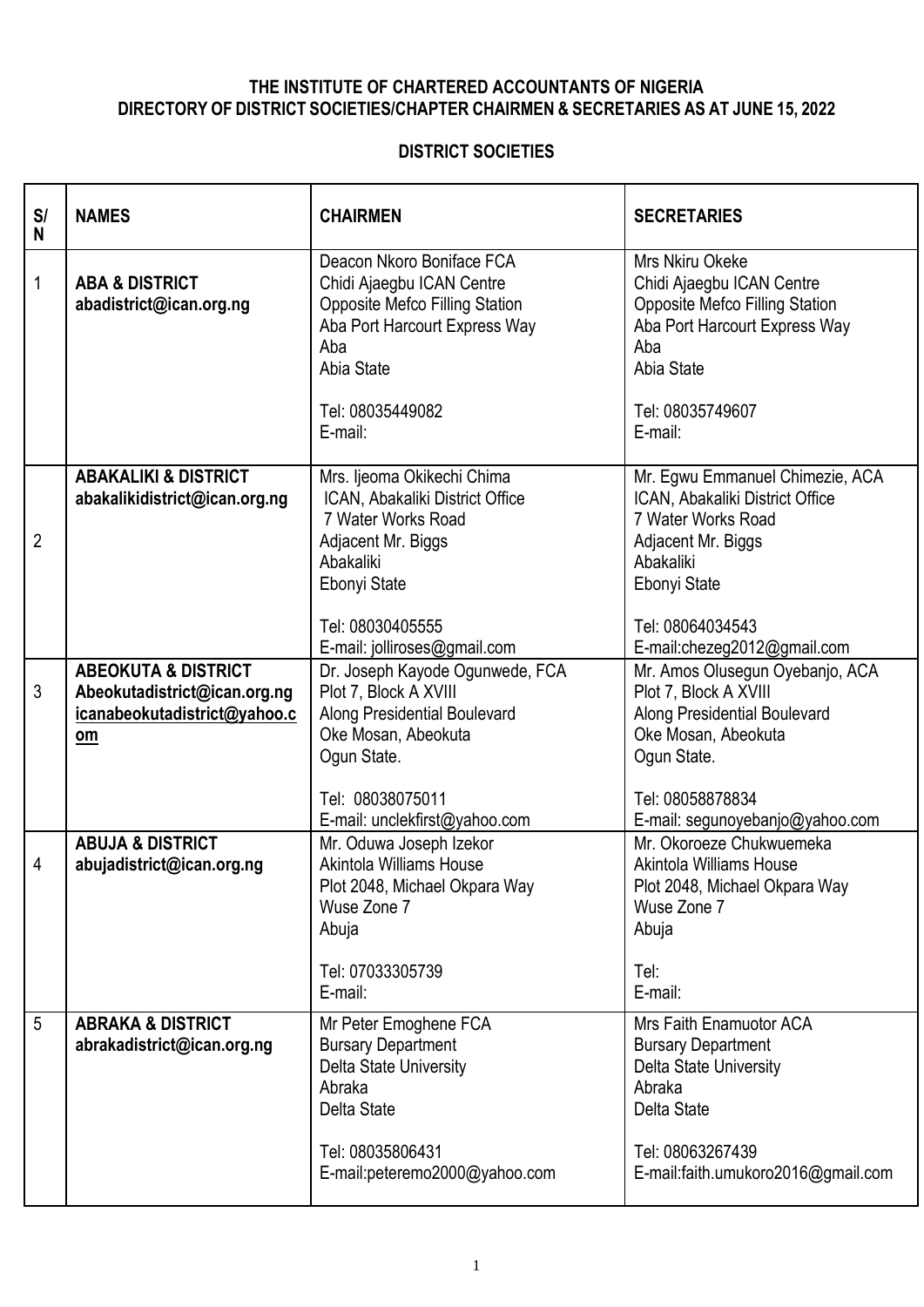| S/<br>N        | <b>NAMES</b>                                                                         | <b>CHAIRMEN</b>                                                                                                                                                                                                                    | <b>SECRETARIES</b>                                                                                                                                                                                                         |
|----------------|--------------------------------------------------------------------------------------|------------------------------------------------------------------------------------------------------------------------------------------------------------------------------------------------------------------------------------|----------------------------------------------------------------------------------------------------------------------------------------------------------------------------------------------------------------------------|
| 6              | <b>ADO-EKITI &amp; DISTRICT</b><br>adoekitidistrict@ican.org.ng                      | Mr Ibikunle Sanya FCA<br>District Secretariat, Eyegba House<br>2, Aremu Street, Ereguru<br>Ado Ekiti<br><b>Ekiti State</b>                                                                                                         | Mrs Alade Elizabeth ACA<br>District Secretariat, Eyegba House<br>2 Aremu Street, Ereguru<br>Ado Ekiti<br>Ekiti State.                                                                                                      |
|                |                                                                                      | Tel: 08034637974<br>E-mail: ibikunlemosessanya@gmail.com                                                                                                                                                                           | Tel: 08032473085<br>E-mail: oluwatoyin.alade@eksu.edu.ng                                                                                                                                                                   |
| $\overline{7}$ | <b>AKURE &amp; DISTRICT</b><br>akuredistrict@ican.org.ng<br>Tel: icanakure@yahoo.com | Mr Omomofe Akintunde<br>Akure & District Society of ICAN<br>ICAN House, Alfred Rewane Road<br>Government House Area<br>Alagbaka, Akure<br>Ondo State<br>Tel: 08033894440<br>E-mail: akintope2000@yahoo.com                         | Mr. Oke Ezekiel Adeyinka, FCA<br>Akure & District Society of ICAN<br>ICAN House, Alfred Rewane Road<br>Government House Area<br>Alagbaka, Akure<br>Ondo State<br>Tel: 08064422005<br>E-mail: oke.ezekiel@yahoo.com         |
| 8              | <b>ALIMOSHO &amp; DISTRICT</b><br>alimoshodistrict@ican.org.ng                       | Mr.Owoyele Olushola<br>Alimosho & District Society of ICAN<br>172, Idimu Road<br>Seliat Bus Stop<br>Egbeda<br>Lagos State<br>Tel: 08033073708<br>E-mail:                                                                           | Mr.Adewale Semiu<br>Alimosho & District Society of ICAN<br>172, Idimu Road<br><b>Seliat Bus Stop</b><br>Egbeda<br>Lagos State<br>Tel: 08077174463<br>E-mail:                                                               |
| 9              | <b>AMUWO &amp; DISTRICT</b><br>amuwodistrict@ican.org.ng                             | Mr. Veronica Nkechi<br>Department of Accountancy<br>Lagos State Polytechnic<br><b>Isolo Campus</b><br>Lagos State<br>Tel: 08032247337<br>E-mail:                                                                                   | Mrs Ruth Igwe<br>Department of Accountancy<br>Lagos State Polytechnic<br><b>Isolo Campus</b><br>Lagos State<br>Tel: 08022243582<br>E-mail:<br>gensec.icanamuwo@gmail.com,                                                  |
| 10             | <b>ASABA &amp; DISTRICT</b><br>asabadistrict@ican.org.ng                             | Mrs. Jacdonmi Ejiroghene, FCA<br><b>Blue Star Guest House</b><br>Uchenna Okolo Street<br>West End, By St Patrick's college<br>Off Nnebisi Road<br>Asaba<br>Delta State<br>Tel: 08037786157<br>E-Mail: jacdonmiejiroghene@gmail.com | Mrs. Jarikre Onajite, ACA<br><b>Blue Star Guest House</b><br>Uchenna Okolo Street<br>West End, By St Patrick's college<br>Off Nnebisi Road<br>Asaba,<br>Delta State<br>Tel: 08063847063<br>E-mail:onajitejarikre@gmail.com |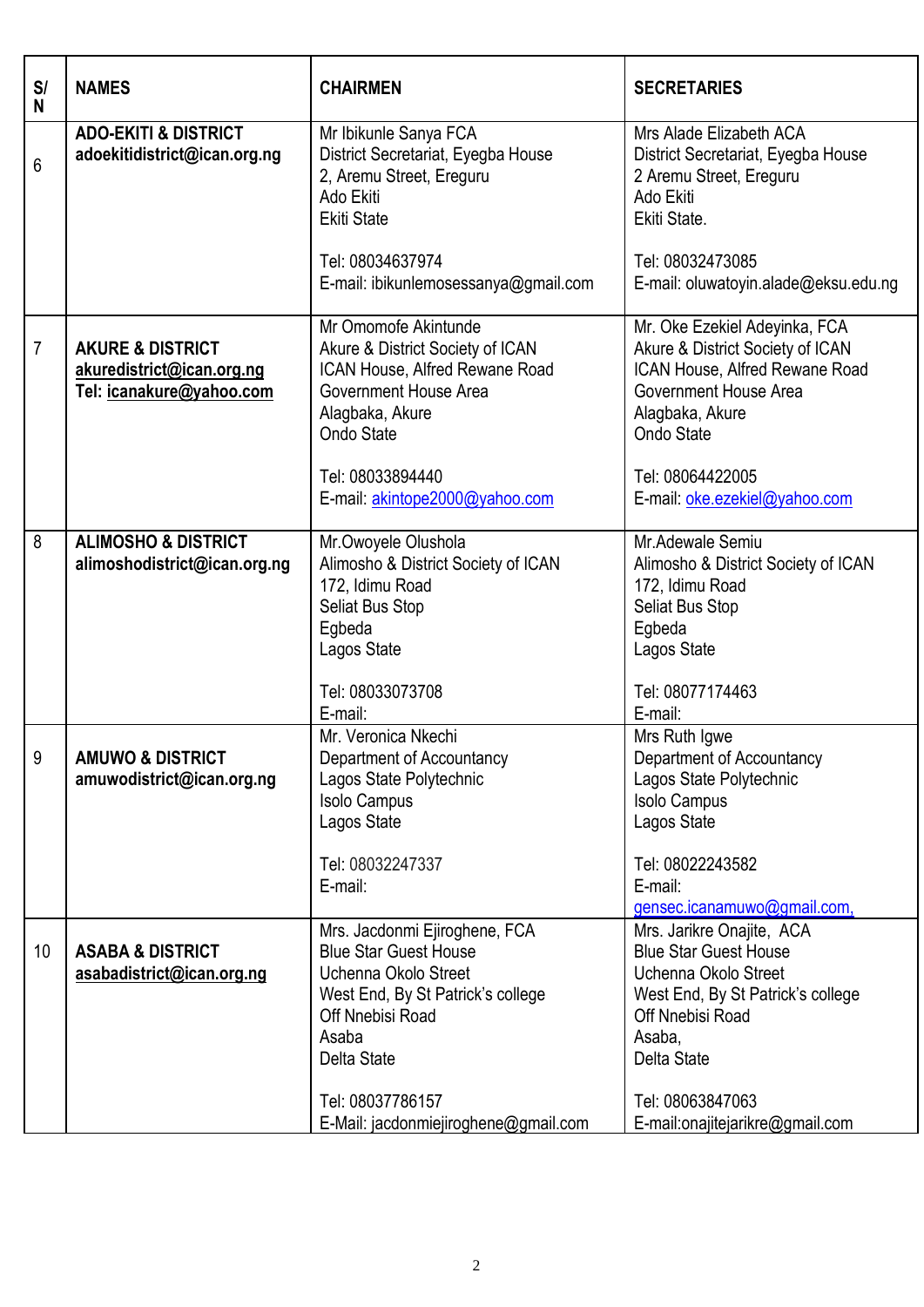| S/<br>N | <b>NAMES</b>                                                   | <b>CHAIRMEN</b>                                                                                                                           | <b>SECRETARIES</b>                                                                                                                       |
|---------|----------------------------------------------------------------|-------------------------------------------------------------------------------------------------------------------------------------------|------------------------------------------------------------------------------------------------------------------------------------------|
| 11      | <b>AUCHI &amp; DISTRICT</b><br>auchidistrict@ican.org.ng       | Ahmed Yakubu Shaibu FCA<br>No 4A, ICE Road,<br>Auchi<br>Edo State                                                                         | Mr. Abdulkadiri Yusuf ACA<br>No 4A, ICE Road,<br>Auchi<br>Edo State                                                                      |
|         |                                                                | Tel: 08086813772<br>E-mail:<br>auchianddistrictsociety.ican@gmail.com                                                                     | Tel: 07030607605<br>E-mail:                                                                                                              |
| 12      | <b>AWKA &amp; DISTRICT</b><br>awkadistrict@ican.org.ng         | Mr. Kingsley C. Dim<br>C/o Obi Okechukwu & Co<br>No 73 Ziks Avenue<br>Awka<br>Anambra State                                               | Mr Francis T. Ezenwa<br>C/o Obi Okechukwu & Co<br>No 73 Ziks Avenue<br>Awka<br>Anambra State                                             |
|         |                                                                | Tel: 08032247337<br>E-mail: kingsleycdim@yahoo.com                                                                                        | Tel: 08063568402<br>E-mail: francis.ezenwa@ymail.com                                                                                     |
| 13      | <b>BAUCHI &amp; DISTRICT</b><br>bauchidistrict@ican.org.ng     | Mr. Saidu Abubakar, ACA<br>Olatunji Ajani & Co<br>3rd Floor, Bank of Industry<br><b>NIDB House</b><br>Bauchi, Bauchi State                | Mr. Abdulkadir Tijani, ACA<br>Olatunji Ajani & Co<br>3rd Floor, Bank of Industry<br><b>NIDB House</b><br>Bauchi, Bauchi State            |
|         |                                                                | Tel: 08036473468<br>E-mail: abubakar_saidu@yahoo.co.uk                                                                                    | Tel: 08076354545, 08027375720<br>E-mail: tijanikadir2@yahoo.com                                                                          |
| 14      | <b>BENIN &amp; DISTRICT</b><br>benindistrict@ican.org.ng       | Dr Sharlywest Eboigbe<br>ICAN Benin & District Society<br>Unity Bank Building<br>No. 87, New Lagos Road<br><b>Benin City</b><br>Edo State | Mr Donald Imuetinyan<br>ICAN Benin & District Society<br>Unity Bank Building<br>No. 87, New Lagos Road<br><b>Benin City</b><br>Edo State |
|         |                                                                | Tel: 08056611838<br>E-mail:                                                                                                               | Tel: 08065338106<br>E-mail:                                                                                                              |
| 15.     | <b>CALABAR &amp; DISTRICT</b><br>calabardistrict@ican.org.ng   | Elder Dr. Edet Effiong, FCA<br>112, Ndidem Usang Iso Road<br>Calabar<br><b>Cross River State</b>                                          | Mr. Thomas Okom, ACA<br>112, Ndidem Usang Iso Road<br>Calabar<br><b>Cross River State</b>                                                |
|         |                                                                | Tel: 08033023696<br>E-mail edeteffiong23@yahoo.com                                                                                        | Tel: 08033809944<br>E-mail: okomtommie@yahoo.com                                                                                         |
| 16      | <b>CAMEROUN &amp; DISTRICT</b><br>cameroundistrict@ican.org.ng |                                                                                                                                           | Mr. Vutumu Aloysius, FCA<br>B.P. 4036<br>Douala-Cameroon                                                                                 |
|         |                                                                |                                                                                                                                           | Tel: +237 67587 1546 / 69960 3162<br>E-mail: vutumu@yahoo.co.uk,<br>avutumu@sabccm.com,                                                  |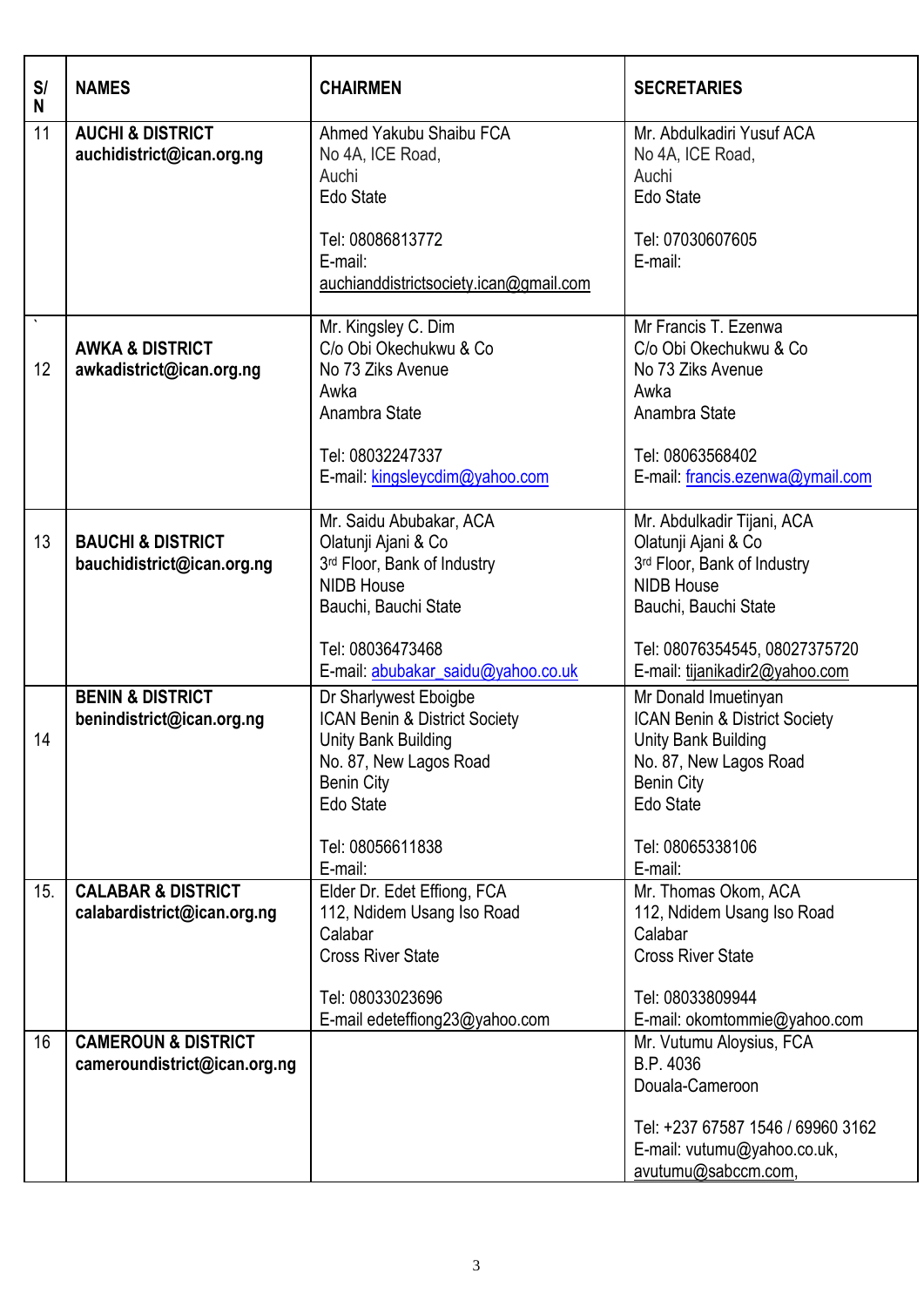| S/<br>N | <b>NAMES</b>                                                    | <b>CHAIRMEN</b>                                                                                                                                                                                                              | <b>SECRETARIES</b>                                                                                                                                                                                                                          |
|---------|-----------------------------------------------------------------|------------------------------------------------------------------------------------------------------------------------------------------------------------------------------------------------------------------------------|---------------------------------------------------------------------------------------------------------------------------------------------------------------------------------------------------------------------------------------------|
| 17      | <b>CANADA &amp; DISTRICT</b><br><b>SOCIETY</b>                  | Mr. Toba Dada, FCA<br>Suite 688, 3545-32 Avenue NE<br>Calgary, Alberta Canada T1Y 6M6<br>Tel:+15878894245<br>E-mail:chairman@icancanada.org                                                                                  | Mr. Lucky Adaghe, FCA<br>84 Everridge Way SW<br>Calgary, Alberta Canada T2Y 4S7<br>Tel: +19056169408<br>E:mail:generalsecretary@icancanada.or<br>g                                                                                          |
| 18      | <b>ENUGU &amp; DISTRICT</b><br>enugudistrict@ican.org.ng        | Mrs. Ifeoma Catherine Otiji, FCA<br>8, Presidential Avenue<br>Nkpokiti Road<br>Independence Layout<br>Enugu<br><b>Enugu State</b><br>Tel: 08039284914<br>E-mail: otijiifyy@yahoo.com<br>chairman.enugudistrictican@yahoo.com | Sir Vincent Ekete Agbowo, ACA<br>8, Presidential Avenue<br>Nkpokiti Road<br>Independence Layout<br>Enugu<br><b>Enugu State</b><br>Tel: 08037094950<br>E-mail: vincentagbowo@yahoo.com<br>secretary.enugudistrictican@yahoo.com              |
| 19      | <b>EKPOMA &amp; DISTRICT</b><br>ekpomadistrict@ican.org.ng      | Rev'd Daniel Ovbiagele<br>P.O. Box 511<br>Ekpoma<br>Edo State<br>Tel: 08035606854<br>E-Mail: dan.ovbiagele@yahoo.com                                                                                                         | Mrs. Akinfolarin Bolanle Susan<br>P.O. Box 511<br>Ekpoma<br>Edo State<br>Tel: 08033943164<br>E-Mail: bolazan16@gmail.com                                                                                                                    |
| 20      | <b>GOMBE &amp; DISTRICT</b><br>gombedistrict@ican.org.ng        | Mallam Sarjius Kadiri, FCA<br>Department of Accounting<br>Faculty of Arts & Social Sciences<br><b>Gombe State University</b><br>Tudun Wada,<br><b>Gombe State</b><br>Tel: 07034661584<br>E-mail: ksarjius@yahoo.com          | Mallam Abdullahi Muhammad Jikan-<br>Jatum, ACA<br>Department of Accounting<br>Faculty of Arts & Social Sciences<br><b>Gombe State University</b><br>Tudun Wada,<br><b>Gombe State</b><br>Tel: 08036658369<br>E-mail: jikanjatum09@yahoo.com |
| 21      | <b>IBADAN &amp; DISTRICT</b><br>ibadandistrict@ican.org.ng      | Mr. Ayuba Quadri Olayemi, FCA<br><b>ICAN Building</b><br><b>Behind Gbaremu Market</b><br>Sango-Eleyele Road<br>Ibadan<br>Tel: 08034087611<br>E-mail: triumphglobal2000@yahoo.com                                             | Mrs. Omisore Olufunmilayo, FCA<br><b>ICAN Building</b><br><b>Behind Gbaremu Market</b><br>Sango-Eleyele Road<br>Ibadan<br>Tel: 08057974687<br>E-mail: funmiomisore@yahoo.com                                                                |
| 22      | <b>IJEBU-ODE &amp; DISTRICT</b><br>ijebuodedistrict@ican.org.ng | Mr Olusegun Adewale FCA<br>46, Ibadan Road, Beside Diamond Bank<br>Plc<br>ljebu – Ode<br>Ogun State<br>Tel: 08078064443<br>E-mail:                                                                                           | Mr Braheem Idowu FCA<br>46, Ibadan Road, Beside Diamond Bank<br>Plc<br>ljebu – Ode<br>Ogun State<br>Tel.: 07031287482<br>E-mail:                                                                                                            |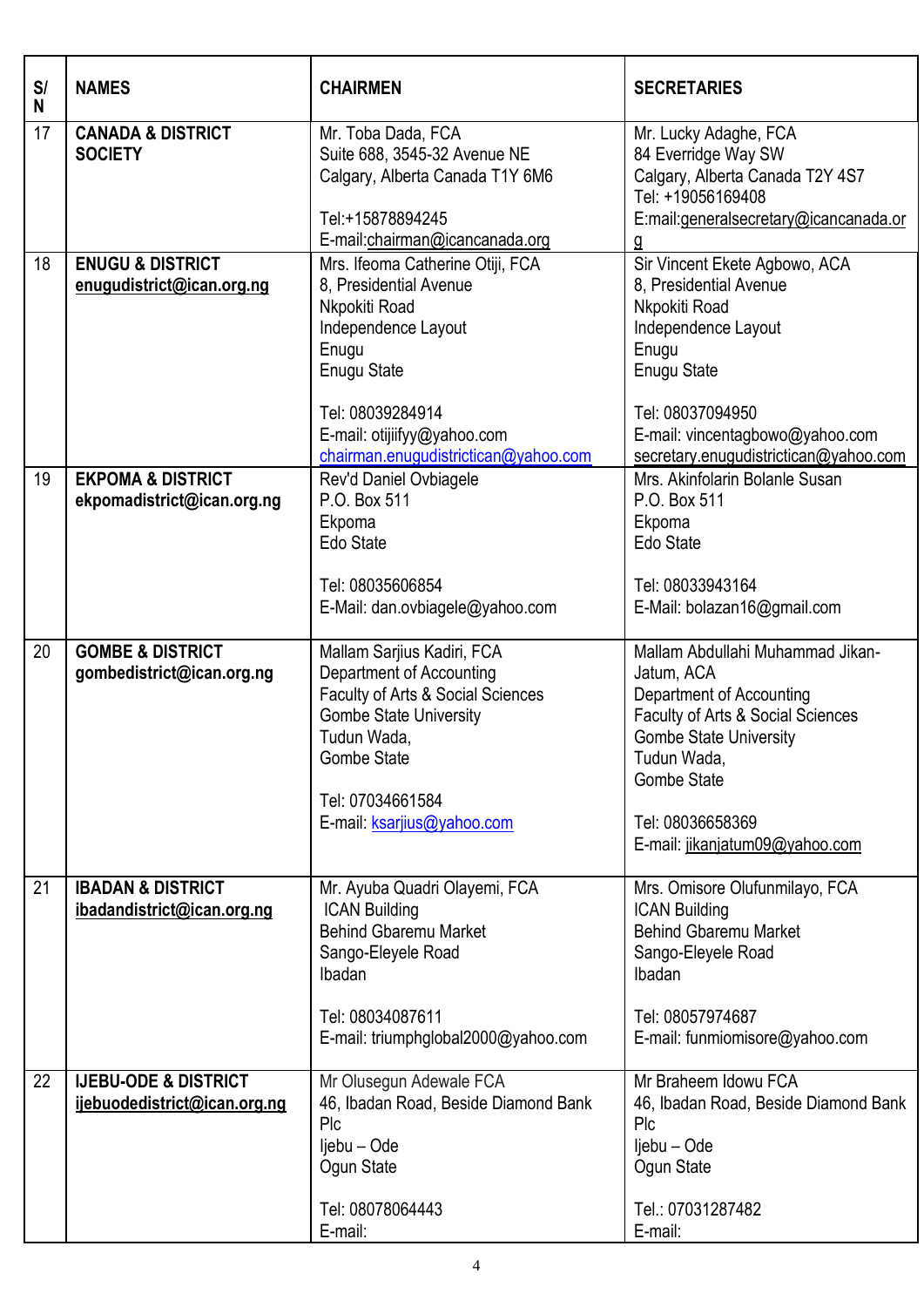| S/<br>N | <b>NAMES</b>                                                                                               | <b>CHAIRMEN</b>                                                                                                                                                                                                            | <b>SECRETARIES</b>                                                                                                                                                                                                                    |
|---------|------------------------------------------------------------------------------------------------------------|----------------------------------------------------------------------------------------------------------------------------------------------------------------------------------------------------------------------------|---------------------------------------------------------------------------------------------------------------------------------------------------------------------------------------------------------------------------------------|
| 23      | <b>IKEJA &amp; DISTRICT</b><br>ikejadistrict@ican.org.ng<br>ican.ikejadistrictsociety@gmai<br><u>I.com</u> | Mr. Olusesan Okunade FCA<br><b>ICAN District Office</b><br>4, Araromi Street, Off Oduyemi Street<br>Anifowoshe Street<br>Ikeja<br>Lagos State                                                                              | Mr Kazeem Ojugbele FCA<br><b>ICAN District Office</b><br>4, Araromi Street, Off Oduyemi Street<br>Anifowoshe Street<br>Ikeja<br>Lagos State                                                                                           |
|         |                                                                                                            | Tel: 08023348923<br>Email: easysessy@yahoo.com                                                                                                                                                                             | Tel:08023031940<br>E-mail: ojugbelekazeem1@gmail.com                                                                                                                                                                                  |
| 24      | <b>IKORODU &amp; DISTRICT</b><br>ikorodudistrict@ican.org.ng                                               | Princess Hassan Kafilat FCA<br>51, Ayangburen Road<br>Opposite Ayangburen Palace<br>Ikorodu<br>Lagos State<br>Tel: 08023360965<br>E-mail: hassankafilat0@gmail.com                                                         | Alh. Amodu Tajudeen FCA<br>51, Ayangburen Road<br>Opposite Ayangburen Palace<br>Ikorodu<br>Lagos State<br>Tel: 08082833795<br>E-mail: tajudeenamodu@ymail.com                                                                         |
| 25      | <b>ILARO &amp; DISTRICT SOCIETY</b><br>ilarodistrict@ican.org.ng                                           | Mr. Akinola Moruf Biodun, FCA<br><b>Bursary Department</b><br>Federal Polytechnic<br>Ogun State                                                                                                                            | Mr. Agbeyangi Babatunde Adisa, FCA<br><b>Bursary Department</b><br>Federal Polytechnic<br>Ogun State                                                                                                                                  |
|         |                                                                                                            | Tel:08033263140<br>E-mail: biodunakinola31@yahoo.com                                                                                                                                                                       | Tel:07035558209<br>Email:baagassociates@yahoo.com                                                                                                                                                                                     |
| 26      | <b>ILORIN &amp; DISTRICT</b><br>ilorindistrict@ican.org.ng                                                 | Mr. Oyolola S.A., FCA<br>C/o Abel Aiyedogbon & Co<br>30 Muritala Mohammed Way<br><b>Opposite Government</b><br>Secondary School (GSS)<br><b>Ilorin</b><br>Kwara State.<br>Tel: 08023377282<br>E-mail: adeoyolola@yahoo.com | Dr. Khadijat A. Yahaya, FCA<br>C/o Abel Aiyedogbon & Co<br>30 Muritala Mohammed Way<br><b>Opposite Government</b><br>Secondary School (GSS)<br><b>Ilorin</b><br>Kwara State.<br>Tel: 08056664797<br>E-mail: khadijatadenola@yahoo.com |
| 27      | <b>JALINGO &amp; DISTRICT</b><br><b>SOCIETY</b><br>Jalingodistrict@ican.org.ng                             | Mr. Gabriel Olayinka, FCA<br><b>Federal Pay Office</b><br>Office of the Accountant General of the                                                                                                                          | Mr. Maurice Adiga Agor, ACA<br>Rebo Usman & Co<br>(Chartered Accounting Firm)                                                                                                                                                         |
|         |                                                                                                            | Federation, State Secretariat Road<br>Jalingo, Taraba State<br>Tel: 08060660861                                                                                                                                            | Hammaruwa Way, Investment House<br>Complex<br>Jalingo, Taraba State                                                                                                                                                                   |
|         |                                                                                                            | E-mail: gayinka2006@yahoo.com                                                                                                                                                                                              | Tel: 08066005576<br>E-mail: ekaisihi@gmail.com                                                                                                                                                                                        |
| 28      | <b>JOS &amp; DISTRICT</b><br>josdistrict@ican.org.ng<br>www.icanjosdistrict.org                            | Mrs Temtsen Helen<br>40, Murtala Mohammed Way<br>(Opposite Murtala Mohammed House)<br><b>Plateau State</b>                                                                                                                 | Mr. Tile Terhemba<br>40, Murtala Mohammed Way<br>(Opposite Murtala Mohammed House)<br><b>Plateau State</b>                                                                                                                            |
|         |                                                                                                            | Tel: 08033795030                                                                                                                                                                                                           | Tel: 08056052585                                                                                                                                                                                                                      |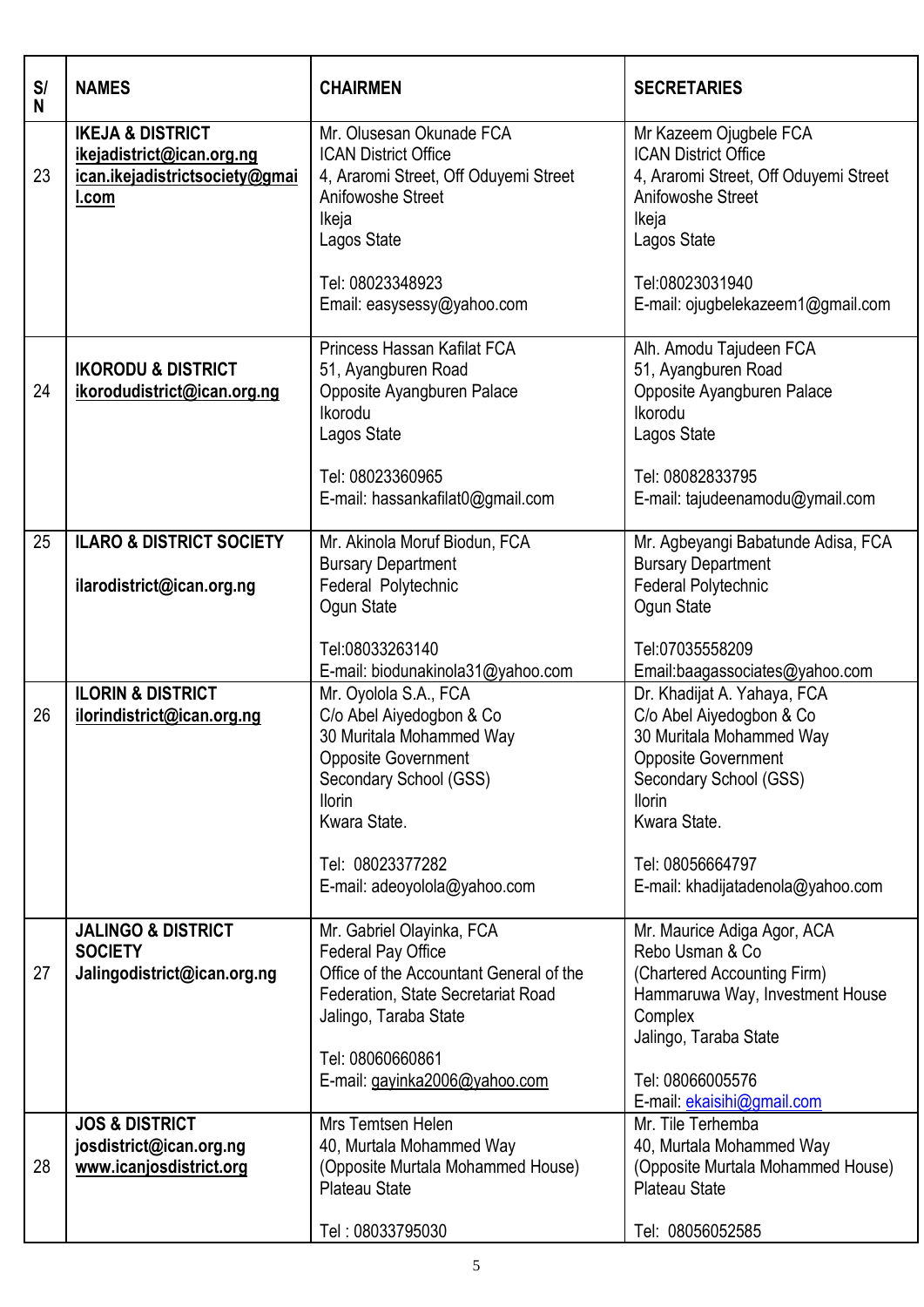| S/<br>N | <b>NAMES</b>                                                                                     | <b>CHAIRMEN</b>                                                                                                                                                                                    | <b>SECRETARIES</b>                                                                                                                                                                                                                           |
|---------|--------------------------------------------------------------------------------------------------|----------------------------------------------------------------------------------------------------------------------------------------------------------------------------------------------------|----------------------------------------------------------------------------------------------------------------------------------------------------------------------------------------------------------------------------------------------|
|         |                                                                                                  | E-mail:htemtsen@yahoo.com                                                                                                                                                                          | E-mail:apume2005@gmail.com                                                                                                                                                                                                                   |
| 29      | <b>KADUNA &amp; DISTRICT</b><br>kadunadistrict@ican.org.ng                                       | Mr. Umar Faruk Idiagi, FCA<br>2 <sup>nd</sup> Floor, Turaki Ali House<br>3 Kanta Road<br>Kaduna                                                                                                    | Mrs. Mary Aimuyedo, ACA<br>2 <sup>nd</sup> Floor, Turaki Ali House<br>3 Kanta Road<br>Kaduna                                                                                                                                                 |
|         |                                                                                                  | Tel: 08055118872<br>E-mail:faruukyy@yahoo.ca                                                                                                                                                       | Tel: 08069576647<br>E-mail: yedoprecious@yahoo.com                                                                                                                                                                                           |
| 30      | <b>KANO &amp; DISTRICT</b><br>Kanojigawadistrict@ican.org.n<br>g                                 | Salisu Haruna, FCA<br><b>ICAN Liaison Office</b><br>Murtala Mohammed Library<br>Ahmadu Bello Way<br>Kano State<br>Tel: 08036299091, 08026999908<br>E-mail: harunsalis@yahoo.com                    | Jamilu Abdullahi Daihur,<br><b>ICAN Liaison Office</b><br>Murtala Mohammed Library<br>Ahmadu Bello Way<br>Kano State<br>Tel: 08069735878, 08078127983<br>E-mail: jamiluad@yahoo.com                                                          |
| 31      | <b>KATSINA &amp; DISTRICT</b><br><b>SOCIETY</b><br>katsinadistrict@ican.org.ng                   | Mr. Muhammed Olalekan Ganiyu, FCA<br>198, IBB way,<br>Near Polaris Bank<br>Katsina<br><b>Katsina State</b><br>Tel: 08037142635<br>E-mail:                                                          | Mr. Abubakar- Abdu, ACA<br>198, IBB way,<br>Near Polaris Bank<br>Katsina<br><b>Katsina State</b><br>Tel: 08037992364<br>E-mail: $\frac{1}{1}$                                                                                                |
| 32      | <b>LAFIA &amp; DISTRICT</b><br>lafiadistrict@ican.org.ng                                         | Mr.Ovye James Aboki, FCA<br>Department of Accounting<br><b>Faculty of Administration</b><br>Nasarawa State University<br>Keffi, Nasarawa State<br>Tel: 08033112737<br>E-Mail: ovyeaboki@yahoo.com, | Mr. Thomas Stephen Akwaden, ACA<br><b>Bursary Department,</b><br><b>Federal University</b><br>Lafia, Nasarawa State<br>Tel: 08036085012<br>E-mail: akwastom@gmail.com,                                                                       |
| 33      | <b>LAGOS &amp; DISTRICT</b><br>lagosdistrict@ican.org.ng<br>icanlagosanddistrict@yahoo.c<br>$om$ | Mr Alexta Wilcox<br>C/o ICAN District Office<br>Anchoria House, 1st Floor<br>97, Lewis Street, Off Okesuna Street<br>Obalende, Lagos<br>Tel: 07030299199<br>E-mail: alestawilcox@yahoo.com         | Mrs. Toyin Ogunlowo, FCA<br>C/o ICAN District Office<br>Anchoria House, 1st Floor<br>97, Lewis Street, Off Okesuna Street<br>Obalende, Lagos<br>Tel: 09090406360<br>E-mail: olutoyinifeolu@yahoo.com<br>generalsecretary.icanlagos@gmail.com |
| 34      | <b>LAGOS MAINLAND &amp;</b><br><b>DISTRICT</b><br>lagosmainlanddistrict@ican.or<br>g.ng          | Dr. Kenneth Enoch Okpala, FCA<br><b>ICAN District Society Office</b><br>259, Borno Way, (3rd Floor)<br>Adekunle<br>Ebute Metta                                                                     | Mr. James Ini Esau, FCA<br><b>ICAN District Society Office</b><br>259, Borno Way, (3rd Floor)<br>Adekunle<br>Ebute Metta                                                                                                                     |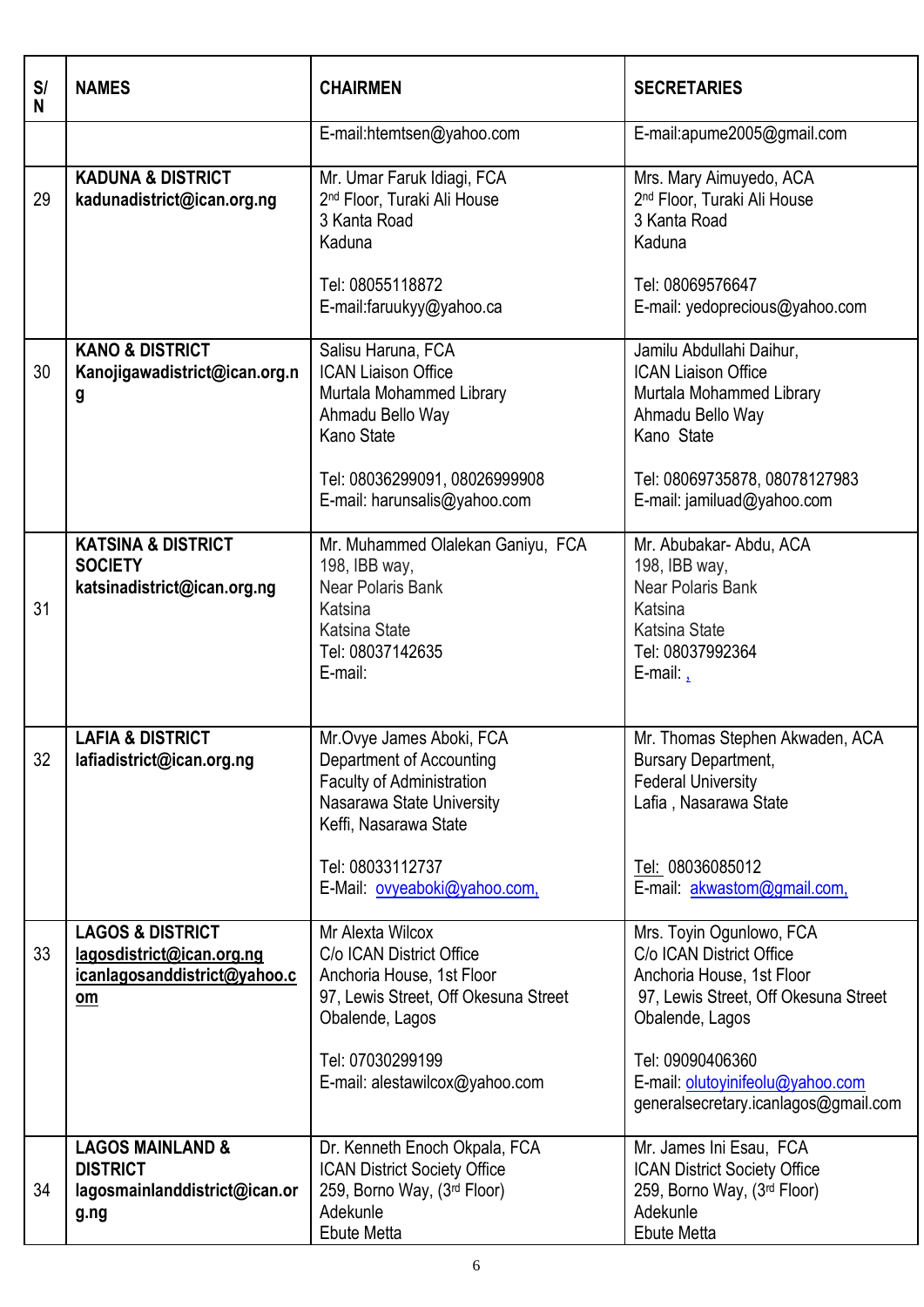| S/<br>N | <b>NAMES</b>                                                                                      | <b>CHAIRMEN</b>                                                                                                                                                                                                                                                                                                               | <b>SECRETARIES</b>                                                                                                                                                                                                                                                            |
|---------|---------------------------------------------------------------------------------------------------|-------------------------------------------------------------------------------------------------------------------------------------------------------------------------------------------------------------------------------------------------------------------------------------------------------------------------------|-------------------------------------------------------------------------------------------------------------------------------------------------------------------------------------------------------------------------------------------------------------------------------|
|         |                                                                                                   | Lagos State<br>Tel: 08139666616<br>E-mail: icanImds@yahoo.co.uk<br>keauditpractice@gmail.com                                                                                                                                                                                                                                  | Lagos State<br>Tel: 08023641874<br>E-mail:jcanlmds@yahoo.co.uk<br>iniesau@yahoo.com                                                                                                                                                                                           |
| 35      | <b>LOKOJA &amp; DISTRICT</b><br>lokojadistrict@ican.org.ng                                        | Mr. Adedeji Kazeem S. ACA<br>Suite 47, Destiny Plaza<br>Beside First Bank, Ganaja Junction<br>Lokoja<br>Kogi State<br>Tel: 08027870760<br>E-mail: qazeemadedeji@gmail.com                                                                                                                                                     | Mr. Aminu Isa, ACA<br>Suite 47, Destiny Plaza<br>Beside First Bank, Ganaja Junction<br>Lokoja<br>Kogi State<br>Tel: 08035993960<br>E-mail:isaminu2013@gmail.com                                                                                                               |
| 36      | <b>MAIDUGURI/DAMATURU &amp;</b><br><b>DISTRICT</b><br>maiduguridamaturudistrict@ic<br>an.org.ng   | Prof. Opeyemi Akinniyi, FCA<br>Department of Accounting<br>University of Maiduguri<br>Maiduguri<br><b>Bornu State</b><br>Tel: 08053083335<br>E-mail:                                                                                                                                                                          | Mal. Tijani Alkali, ACA<br>Department of Accountancy<br>Ramat Polyechnic<br>Maiduguri<br><b>Bornu State</b><br>Tel: 07038364961<br>E-mail:                                                                                                                                    |
| 37      | <b>MAKURDI &amp; DISTRICT</b><br>makurdidistrict@ican.org.ng<br>makurdidistrict2020@gmail.co<br>m | Mr. Audu Elaigwu John, ACA<br>J.S Tarka Foundation<br>Opposite IBB Square<br>Makurdi<br><b>Benue State</b><br>Tel: 07037582535<br>E-mail: auduelaigwu@yahoo.com                                                                                                                                                               | Mr. Ebekwu Daniel Ochokoda ACA<br><b>J.S Tarka Foundation</b><br>Opposite IBB Square<br>Makurdi<br>Benue State.<br>Tel: 07032111087<br>E-mail: ebekwudaniel@gmail.com                                                                                                         |
| 38      | <b>MALAYSIA &amp; DISTRICT</b><br>Malaysiadistrict@ican.org.ng                                    | Dr. Oluwatoyin Muse Johnson Popoola,<br><b>FCA</b><br>Tunku Puteri Intan Safinaz of Accountancy<br>(TISSA-UUM)<br><b>College of Business</b><br>University Utara Malaysia<br>06010 Sintok, Darul Aman<br>Kedah, Malaysia<br>Tel: +60164354874, +2348033284641<br>E-mail: chairman@ican-malaysia.org<br>info@ican-malaysia.org | Dr Abdulmalik Olarinoye Salau<br>Tunku Puteri Intan Safinaz of<br>Accountancy (TISSA-UUM)<br><b>College of Business</b><br>University Utara Malaysia<br>06010 Sintok, Darul Aman<br>Kedah, Malaysia<br>Tel: +6017-619 7280<br>E-mail: general.secretary@ican-<br>malaysia.org |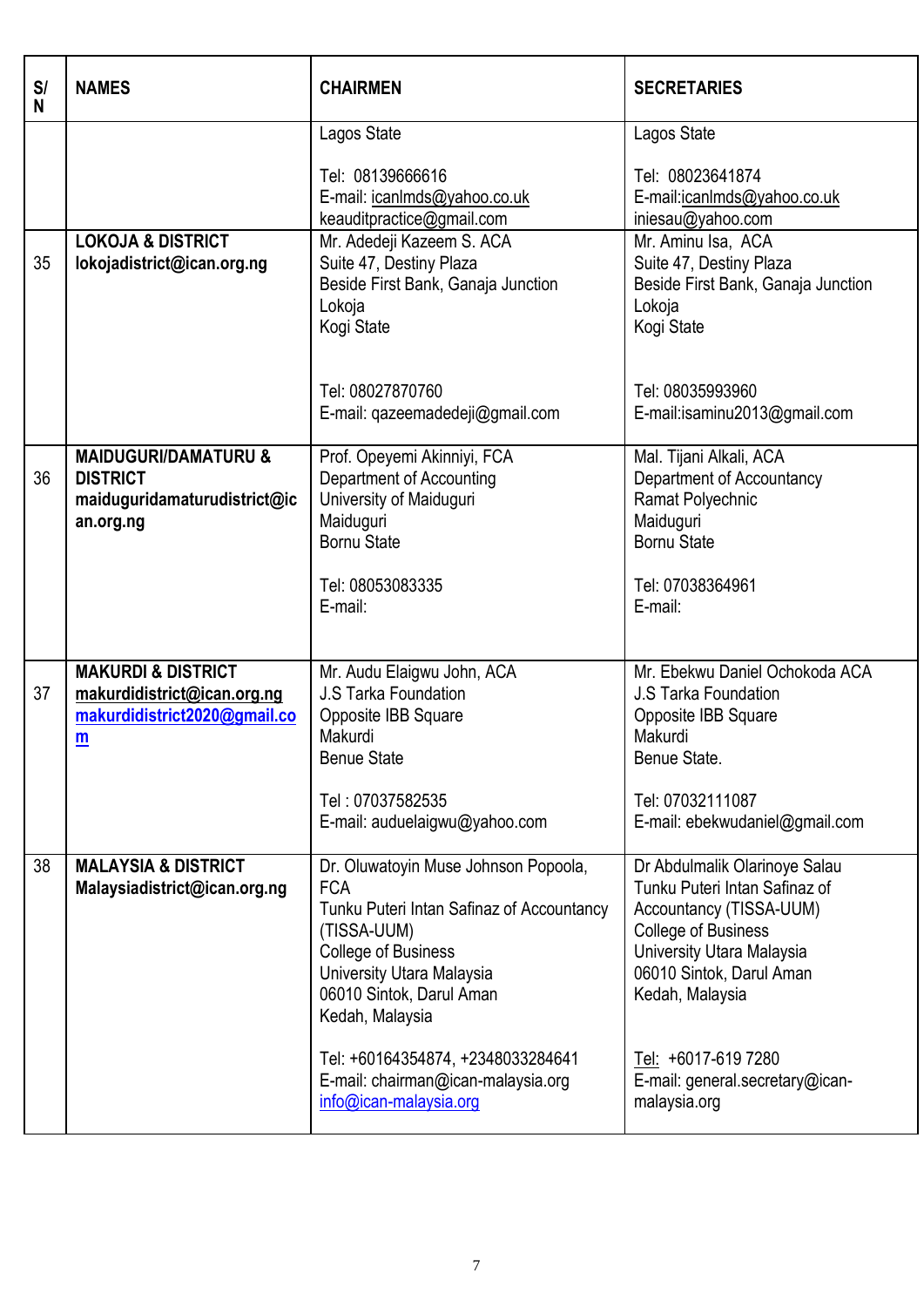| S/<br>N | <b>NAMES</b>                                                                 | <b>CHAIRMEN</b>                                                                                                                                                                                | <b>SECRETARIES</b>                                                                                                                                                                            |
|---------|------------------------------------------------------------------------------|------------------------------------------------------------------------------------------------------------------------------------------------------------------------------------------------|-----------------------------------------------------------------------------------------------------------------------------------------------------------------------------------------------|
| 39      | <b>MINNA &amp; DISTRICT</b><br>minnadistrict@ican.org.ng                     | Mallam Yahaya Zakari, FCA<br>C/o Haruna Yahaya & co.<br><b>Chartered Accountants</b><br>Ahmadu Bello House<br>Shiroro road, Minna, Niger State<br>Tel: 08036545242<br>E-mail:yzakary@yahoo.com | Mr. Alhassan Kawu, FCA<br>C/o Haruna Yahaya & co.<br><b>Chartered Accountants</b><br>Ahmadu Bello House<br>Shiroro road, Minna, Niger State<br>Tel:08068617631<br>E-mail:kawuhassan@gmail.com |
| 40      | <b>MOWE &amp; DISTRICT SOCIETY</b><br>mowedistrict@ican.org.ng               | Mr Omoniyi Osusanya, FCA<br>166 Mowe Ofada Road<br>Opposite DG Restaurant<br>By Abule Egun Road Junction<br>Mowe<br>Ogun State<br>Tel: 08033061000<br>E-mail: omoseyus@yahoo.com               | Mrs Adekemi Adekunle, FCA<br>166 Mowe Ofada Road<br>Opposite DG Restaurant<br>By Abule Egun Road Junction<br>Mowe<br>Ogun State<br>Tel: 08033650717<br>E-mail: adekemiadekunle@gmail.com      |
| 41      | <b>NSUKKA &amp; DISTRICT</b><br><b>SOCIETY</b><br>nsukkadistrict@ican.org.ng | Mr Obinna Onyegbuna, FCA<br><b>Bursary Department</b><br>University of Nigeria<br><b>Nsukka</b><br>Enugu State<br>Tel: 08066584224<br>E-mail: obinna.onyegbuna@unn.eddu.ng                     | Dr Jonathan Oguobor, FCA<br><b>Bursary Department</b><br>University of Nigeria<br><b>Nsukka</b><br>Enugu State<br>Tel: 08035077722<br>E-mail: jonathan.ogbuabor@unn.edu.ng                    |
| 42      | <b>OFFA &amp; DISTRICT SOCIETY</b><br>offadistrict@ican.org.ng               | Mr. Friday Ohifemen DOGBO ACA<br><b>Bursary Department</b><br>Federal Polytechnic Offa<br><b>Kwara State</b><br>Tel: 08164748896<br>Email: dogbofri@yahoo.com                                  | Mr. Sikiru O Obadara FCA<br>Department of Accountancy<br>Federal Polytechnic Offa<br><b>Kwara State</b><br>Tel: 08036701586<br>Email: demibyte@yahoo.co.uk                                    |
| 43      | <b>OGBOMOSHO &amp; DISTRICT</b><br>ogbomoshodistrict@ican.org.<br><u>ng</u>  | Dr. Hassan Taiwo Fasina, FCA<br><b>Faculty of Management Science</b><br><b>Accounting Department</b><br>Lautech<br>Ogbomosho<br>Tel: 08034701156<br>E-mail:taiwofash4real@yahoo.com            | Dr. Lawal Babatunde A., FCA<br><b>Faculty of Science</b><br>Agricultural Department<br>Lautech<br>Ogbomosho<br>Tel: 08052263534<br>E-mail: lawalba@gmail.com                                  |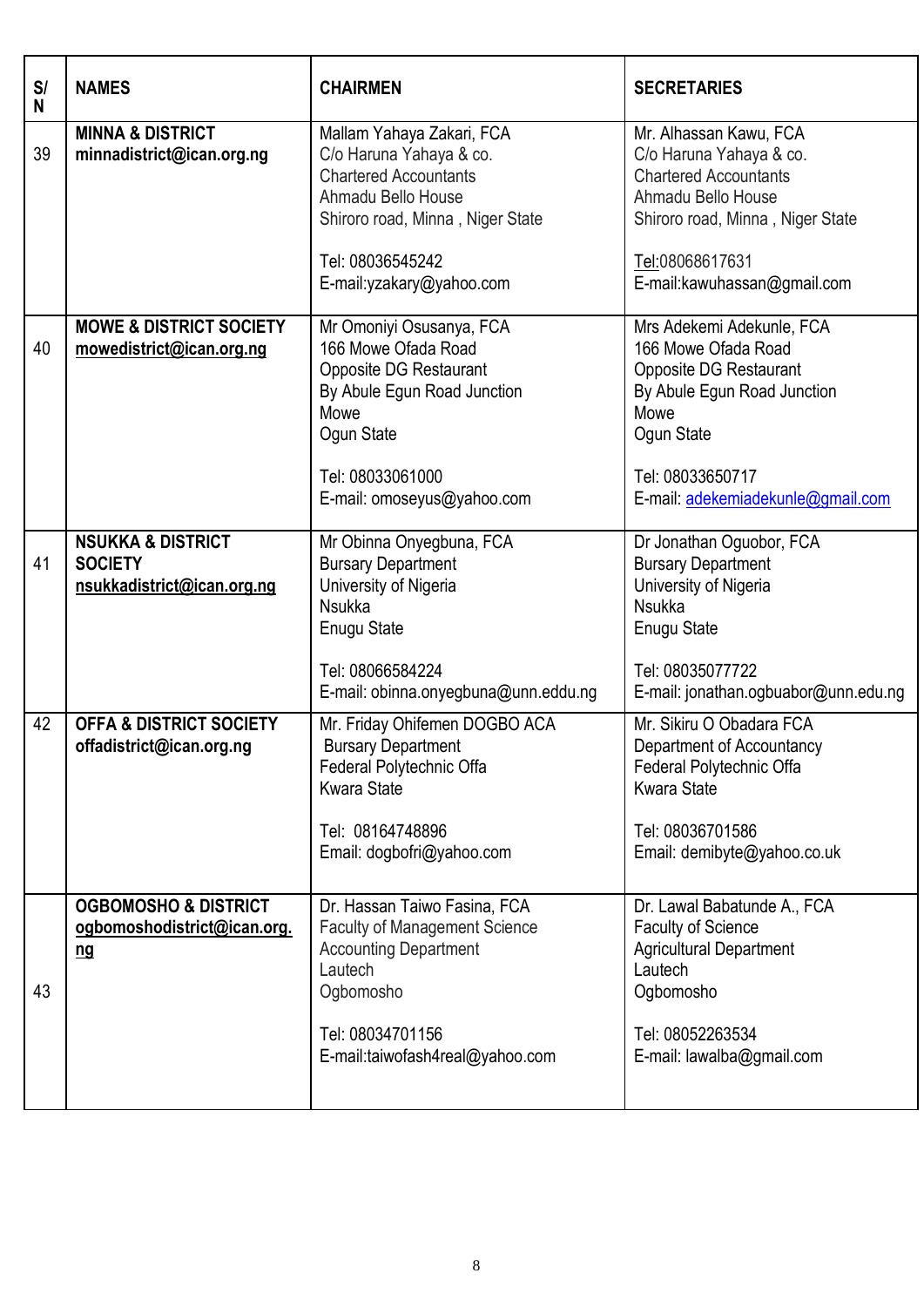| S/<br>N | <b>NAMES</b>                                                                              | <b>CHAIRMEN</b>                                                                                                                                                                                                              | <b>SECRETARIES</b>                                                                                                                                                                                                           |
|---------|-------------------------------------------------------------------------------------------|------------------------------------------------------------------------------------------------------------------------------------------------------------------------------------------------------------------------------|------------------------------------------------------------------------------------------------------------------------------------------------------------------------------------------------------------------------------|
| 44      | <b>OJO, BADAGRY, AGBARA &amp;</b><br><b>DISTRICT (O.B.A)</b><br>icanobadistrict@yahoo.com | Mr. Taiwo Moshood Folaranmi, FCA<br>ICAN O.B.A & District<br>C/o Business Education Department<br>School of Vocational and Technical<br>Education<br>Adeniran Ogunsanya College of Education<br>Otto/ljanikin<br>Lagos State | Mr. Ajibola Lukman Adigun FCA<br>ICAN O.B.A & District<br>C/o Business Education Department<br>School of Vocational and Technical<br>Education<br>Adeniran Ogunsanya College of<br>Education<br>Otto/ljanikin<br>Lagos State |
|         |                                                                                           | Tel: 08039411150<br>E-mail: folatzz@yahoo.com                                                                                                                                                                                | Tel: 08023770264, 07038536183<br>E-mail: ajibola.lukman63@gmail.com                                                                                                                                                          |
| 45      | <b>ONITSHA &amp; DISTRICT</b><br>onitshadistrict@ican.org.ng                              | Mr. Okeke Chukwudi Francis, ACA<br>Onitsha Business School<br>No. 19 Lady Regina Nwankwu Avenue<br><b>GRA</b><br>Onitsha<br>Anambra State                                                                                    | Mrs.Ashara Obiageli, FCA<br>Onitsha Business School<br>No. 19 Lady Regina Nwankwu Avenue<br><b>GRA</b><br>Onitsha<br>Anambra State                                                                                           |
|         |                                                                                           | Tel: 08063461861<br>E-mail:frncschukwudi@yahoo.com                                                                                                                                                                           | Tel: 08037624110<br>E-mail:obyashara@yahoo.com                                                                                                                                                                               |
| 46      | <b>OSOGBO &amp; DISTRICT</b><br>osundistrict@ican.org.ng                                  | Dr. Waidi Kareem Adebiyi, FCA<br>Room 31, 2 <sup>nd</sup> Floor, Afi-Adura Shopping<br>Complex, Alekuwodo<br>Osogbo<br>Osun State<br>Tel: 08035029120<br>E-mail: biyiadew@yahoo.ca                                           | Mr. Samuel Oladele Obisesan, FCA<br>Room 31, 2 <sup>nd</sup> Floor, Afi-Adura Shopping<br>Complex, Alekuwodo<br>Osogbo<br>Osun State<br>Tel: 08035624139<br>E-mail: samdeleraa@gmail.com                                     |
| 47      | <b>OTA &amp; DISTRICT SOCIETY</b><br>otadistrict@ican.org.ng                              | Dr (Mrs) Imoleayo Obigbemi, FCA<br>C/o Ganiu Semiu & Co<br>187, Iganmode Road<br><b>Opposite AUD Senior Secondary School</b><br>Ota<br>Ogun State<br>Tel: 08035939951<br>E-mail: imole.obigbemi@gmail.com                    | Rev. Adebayo Akinloye, FCA<br>C/o Ganiu Semiu & Co<br>187, Iganmode Road<br><b>Opposite AUD Senior Secondary School</b><br>Ota<br>Ogun State<br>Tel: 08023073278<br>E-mail: loyeakinloye@gmail.com                           |
| 48      | <b>OWERRI &amp; DISTRICT</b><br>owerridistrict@ican.org.ng                                | Deacon Okereke Udochukwu, FCA<br>Plot 120, Ikenegbu layout<br>Owerri<br>Imo State<br>Tel: 08107688297                                                                                                                        | Mr. Ugwunna Ogazi Emmanuel, FCA<br>Plot 120, Ikenegbu layout<br>Owerri<br>Imo State<br>Tel: 09021992863                                                                                                                      |
|         |                                                                                           | E-mail: josokere@gmail.com                                                                                                                                                                                                   | E-mail: ogazimaurice@gmail.com                                                                                                                                                                                               |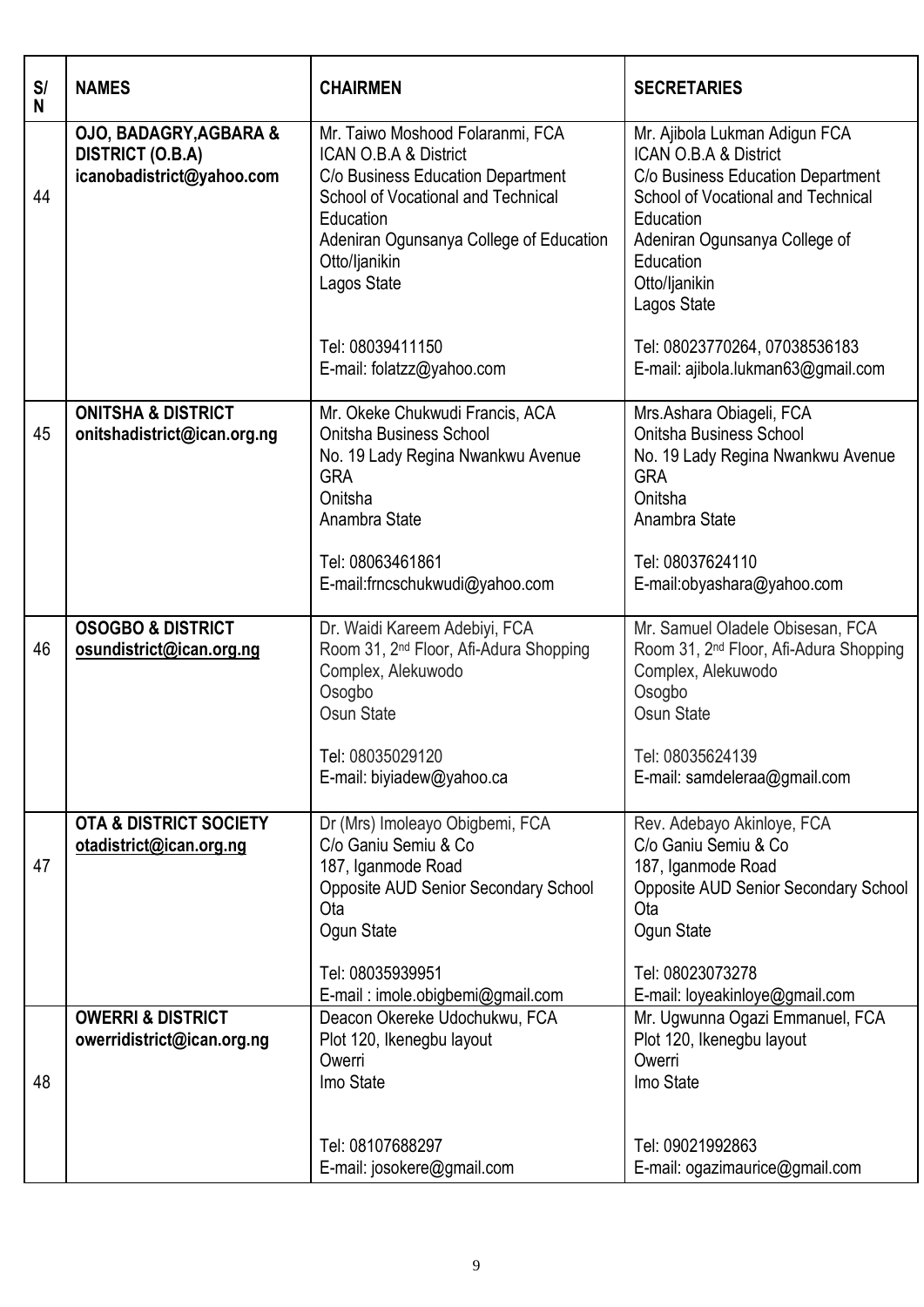| S/<br>N | <b>NAMES</b>                                                                     | <b>CHAIRMEN</b>                                                                                                                 | <b>SECRETARIES</b>                                                                                                   |
|---------|----------------------------------------------------------------------------------|---------------------------------------------------------------------------------------------------------------------------------|----------------------------------------------------------------------------------------------------------------------|
| 49      | <b>PORT HARCOURT &amp; DISTRICT</b><br>portharcourtdistrict@ican.org.<br>$ng$    | Mrs Helen Chika Irobuisi, FCA<br>1st Floor, Leventis Building<br>6, Nnamdi Azikiwe Road<br>Port Harcourt<br><b>Rivers State</b> | Mrs Mieme Akpa ACA<br>1st Floor, Leventis Building<br>6, Nnamdi Azikiwe Road<br>Port Harcourt<br><b>Rivers State</b> |
|         |                                                                                  | Tel: 08033095230<br>E-mail: irochikah@yahoo.com                                                                                 | Tel: 08097150979<br>E-mail: emamima77@gmail.com                                                                      |
| 50      | <b>SOKOTO &amp; DISTRICT</b><br>sokotodistrict@ican.org.ng                       | Mr. Ibrahim Alkali, FCA<br>Taofiq Ajadi & Co<br>Centre Point Plaza<br>Sokoto                                                    | Mr. Ismail Suleiman<br>Taofiq Ajadi & Co<br>Centre Point Plaza<br>Sokoto State                                       |
|         |                                                                                  | Tel: 08066283461<br>E-Mail:alkaliibrahim@yahoo.co.uk                                                                            | Tel: 08035644886<br>E-mail: taofikajadi@gmail.com                                                                    |
| 51      | <b>UMUAHIA &amp; DISTRICT</b><br>umuahiadistrict@ican.org.ng                     | Mr Ukpai Daniel Nnanna<br><b>Federal Medical Centre</b><br>Umuahia<br>Abia State                                                | Mr. Umezurike Peter, ACA<br><b>Federal Medical Centre</b><br>Umuahia<br>Abia State                                   |
|         |                                                                                  | Tel: 08038793014<br>E-Mail:                                                                                                     | Tel: 08035582025<br>E-mail: peter4okorie@gmail.com                                                                   |
| 52      | <b>UNITED KINGDOM &amp; DISTRICT</b><br>unitedkingdomdistrict@ican.or<br>$g$ .ng | Mr.Adebimpe Kudehinbu FCA,<br><b>ICAN UK District Society</b><br>C/o Coker Isah & Co<br>74 Church Road<br>London SE19 2EZ       | Mr Akintayo Ojo, FCA<br><b>ICAN UK District Society</b><br>C/o Coker Isah & Co<br>74 Church Road<br>London SE19 2EZ  |
|         |                                                                                  | Tel: +44 7711817889<br>E-mail - chairman@ican-uk.org<br>akudehinbu@hotmail.com                                                  | Tel: +44 7535230605<br>E-mail: generalsecretary@ican-uk.org<br>akinsooto@yahoo.co.uk                                 |
| 53      | <b>USA &amp; DISTRICT</b><br>usadistrict@ican.org.ng                             | Mr. Tony Adeyemo, FCA<br>4225 Telegraph Avenue<br>Oakland CA 94609                                                              | Mr. Tunde Adewole, FCA<br>4225 Telegraph Avenue<br>Oakland CA 94609                                                  |
|         |                                                                                  | Tel: +1 (214) 621-0965<br>E-mail: chairman@ican-usa.net                                                                         | Tel: +1 (317) 701-2786<br>E-mail: gensec@ican-usa.org                                                                |
| 54      | <b>UYO &amp; DISTRICT</b><br>uyodistrict@ican.org.ng                             | Mr Godwin Owonam FCA<br>12 Aka Road<br>Uyo<br>Akwa Ibom State                                                                   | Mr Enefiok Peter FCA<br>12 Aka Road<br>Uyo<br>Akwa Ibom State                                                        |
|         |                                                                                  | Tel: 08062372811, 07064178971<br>E-mail: gowonam@yahoo.com                                                                      | Tel:08173343343<br>E-mail: peterenefiok@yahoo.com                                                                    |
| 55      | <b>WARRI &amp; DISTRICT</b><br>warridistrict@ican.org.ng                         | Mr. Okwagbe Emmanuel, FCA<br><b>District Secretariat</b><br>Block 2 (Upper Floor)<br><b>Edewor Shopping Centre Complex</b>      | Nlewedim Chuks, ACA<br><b>District Secretariat</b><br>Block 2 (Upper Floor)<br><b>Edewor Shopping Centre Complex</b> |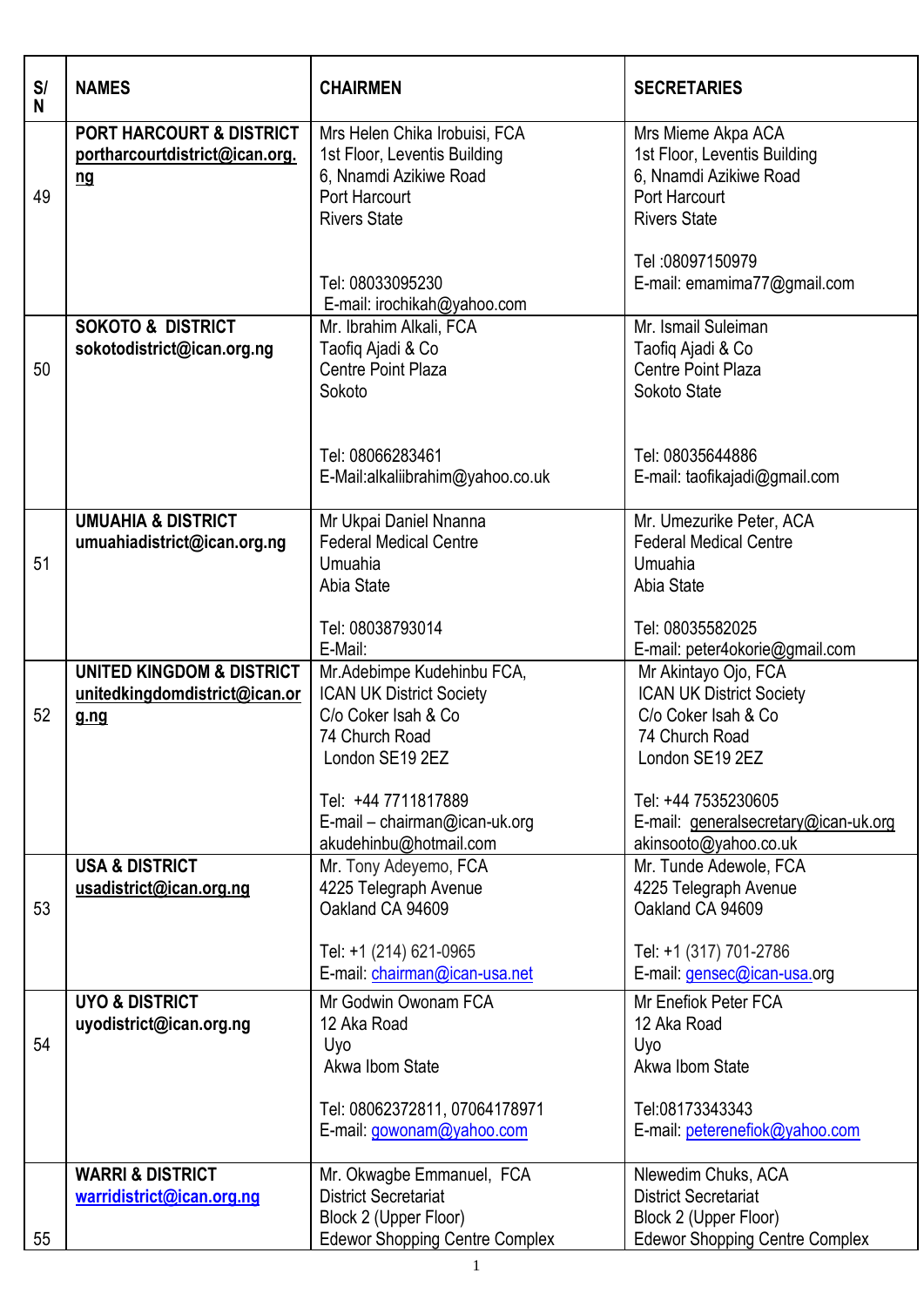| S/<br>N | <b>NAMES</b>                                                                | <b>CHAIRMEN</b>                                                                                                                                                                         | <b>SECRETARIES</b>                                                                                                                                                                           |
|---------|-----------------------------------------------------------------------------|-----------------------------------------------------------------------------------------------------------------------------------------------------------------------------------------|----------------------------------------------------------------------------------------------------------------------------------------------------------------------------------------------|
|         |                                                                             | Efurun/Sapele Road<br>Efurun<br>Delta State<br>Tel: 08037290440                                                                                                                         | Efurun/Sapele Road<br>Efurun<br>Delta State<br>Tel: 08029088395                                                                                                                              |
|         |                                                                             | E-mail: emmarexo@yahoo.com                                                                                                                                                              | E-mail: frchuks2001@yahoo.com                                                                                                                                                                |
| 56      | <b>YOLA &amp; DISTRICT</b><br>yolajalingodistrict@ican.org.n<br>$\mathbf g$ | Mr. Babatunde Adigun<br>Room C2,<br><b>Bursary Department</b><br>Modibbo Adama University of Technology<br>Yola<br>Adamawa State<br>Tel: 08039123725, 09064201992<br>E-mail:            | Dr Musa Jerry<br>Room C2,<br><b>Bursary Department</b><br>Modibbo Adama University of<br>Technology<br>Yola<br>Adamawa State<br>Tel: 08069531477, 08057451490<br>E-Mail:                     |
| 57      | <b>YENAGOA &amp; DISTRICT</b><br>yenagoadistrict@ican.org.ng                | Mr. Binaebi Bariweni<br><b>BYSG/ICAN Study Centre</b><br>7, Jerusalem Street<br>Off Imgbi Road<br>Opposite Apex Academy<br>Amarata<br>Yenagoa<br>Tel: 08064532364<br>E-mail:            | Mrs. Julia Ogboin,<br><b>BYSG/ICAN Study Centre</b><br>7, Jerusalem Street<br>Off Imgbi Road<br>Opposite Apex Academy<br>Amarata<br>Yenagoa<br>Tel: 08034263718<br>E-mail:                   |
| 58      | <b>ZARIA &amp; DISTRICT</b><br>zariadistrict@ican.org.ng                    | Dr. Lukman Lawal ACA<br>Zaria Business School<br>No 10B, Theresa Bowyer Road, GRA<br>Zaria<br>Kaduna State<br>Tel: 08037325265<br>E-mail: awwalu969@yahoo.com                           | Dr. Suleiman Salami ACA<br><b>Zaria Business School</b><br>No 10B, Theresa Bowyer Road, GRA<br>Zaria<br>Kaduna State<br>Tel: 07036425085, 08127247501<br>E-mail: suleimanbinsalami@gmail.com |
| 59.     | <b>GWAGWALADA &amp; DISTRICT</b>                                            | Mr. Zwalbong F. Nimfa, ACA<br>Finance & Account Department<br>University of Abuja Teaching Hospital<br>Gwagwalada, Abuja<br>Email: nzwalbong@yahoo.com<br>Tel: 08180323002, 08036430763 | Mr. Osanaiye Abel Olayemi, ACA<br><b>Bursary Department</b><br>University of Abuja<br><b>Airport Road</b><br>PMB 117, Abuja<br>Email: yemiosanaiye@yahoo.com<br>Tel: 08022175495             |
| 60.     | <b>EKET &amp; DISTRICT</b>                                                  | Apostle Enoch Abasido, ACA<br>45, Liverpool Road, Eket<br>Tel: 08030948036<br>Email: enochabasido@yahoo.com                                                                             | Mr. Ubong Akpekong, ACA<br>45, Liverpool Road, Eket<br>Tel: 07064205536<br>Email: ubongakpekong@gmail.com                                                                                    |
| 61.     | <b>AKOKO &amp; DISTRICT</b>                                                 | Dr. Mrs Fadiran FCA<br>C/O AAUA Guest House<br>Adekunle Ajasin University<br>Akungba, Akoko<br>Ondo State                                                                               | Dr. Ayobaye Salemcity<br>C/O AAUA Guest House<br>Adekunle Ajasin University<br>Akungba, Akoko<br>Ondo State                                                                                  |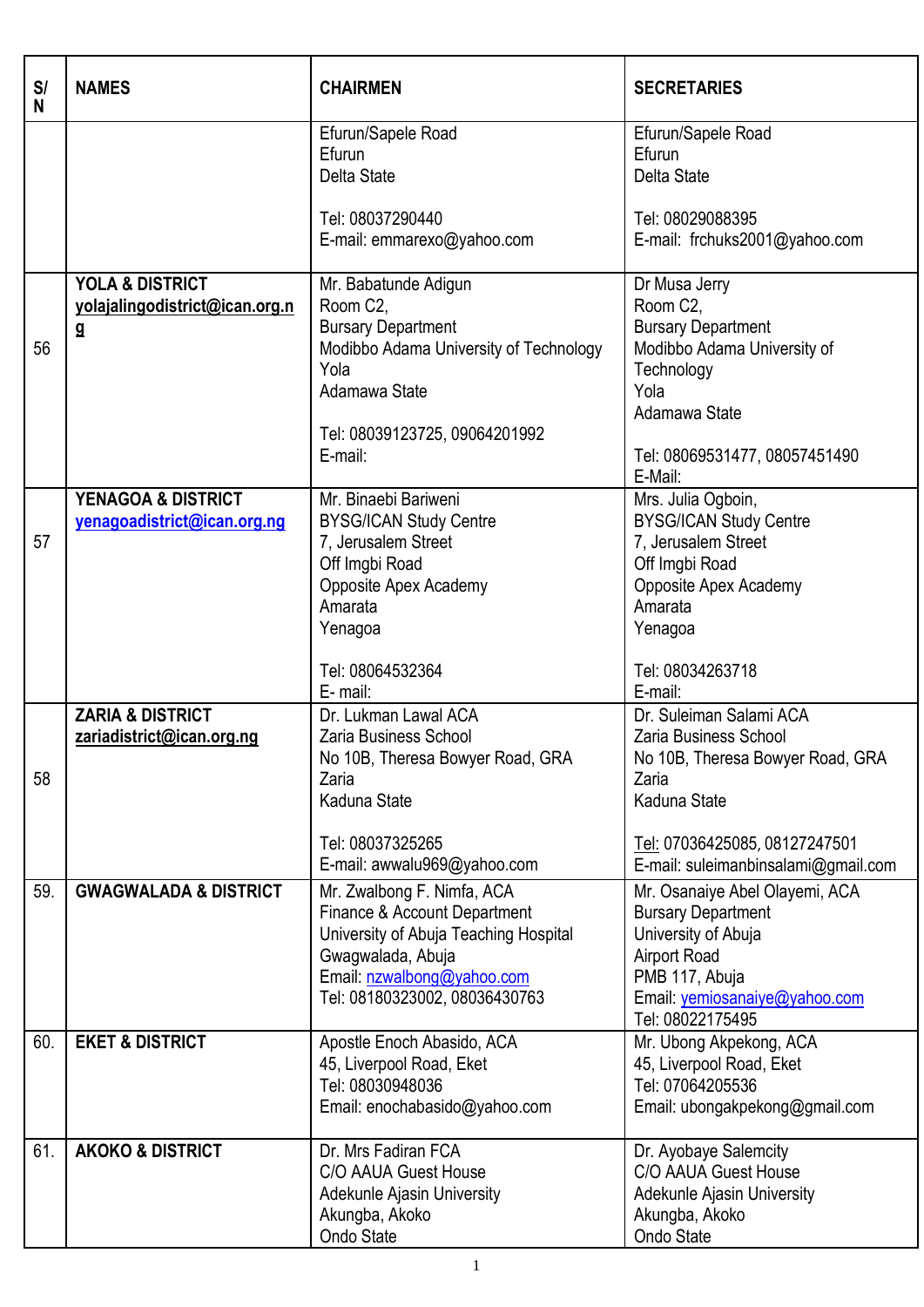| S/<br>N | <b>NAMES</b>                                    | <b>CHAIRMEN</b>                                                                                                                                                                                                                               | <b>SECRETARIES</b>                                                                                                                                                                                                                          |
|---------|-------------------------------------------------|-----------------------------------------------------------------------------------------------------------------------------------------------------------------------------------------------------------------------------------------------|---------------------------------------------------------------------------------------------------------------------------------------------------------------------------------------------------------------------------------------------|
|         |                                                 | Tel: 08035697723<br>Email:                                                                                                                                                                                                                    | Tel: 07068132400<br>Email:icanakoko@yahoo.com                                                                                                                                                                                               |
| 62.     | NYANYA-MARARABA &<br><b>DISTRICT</b>            | Mr. Adewale Adeagbo, FCA<br><b>District Society House Behind</b><br>Inacuni Plaza, Along Karu Court Road,<br>By City Gold Pharmacy, Old Karu Abbatoir<br>Road, Mararaba<br>Tel: 08030829340<br>Email: ademikeforchrist@yahoo.com              | Mr. Obaje Jibrin Friday, ACA<br><b>District Society House Behind</b><br>Inacuni Plaza, Along Karu Court Road,<br>By City Gold Pharmacy, Old Karu<br>Abbatoir Road, Mararaba<br>Tel: 08035922439<br>Email:obajef@gmail.com                   |
| 63.     | <b>ILUPEJU/GBAGADA &amp;</b><br><b>DISTRICT</b> | Prof. Oyedokun Godwin Emmanuel, FCA<br>C/o Aminat Quadri<br>Enterprise Risk Management Dept<br>Mutual Benefits Assurance Plc<br><b>Aret Adams House</b><br>233, Ikorodu Road, Ilupeju-Lagos<br>Tel: 08033737184<br>Email: godwinoye@yahoo.com | Mr Abbey Samuel Taiwo FCA<br>C/o Aminat Quadri<br><b>Enterprise Risk Management Dept</b><br><b>Mutual Benefits Assurance Plc</b><br>Aret Adams House<br>233, Ikorodu Road, Ilupeju-Lagos<br>Tel: 08037222068<br>Email: samuelabey@yahoo.com |
| 64.     | <b>AFIKPO &amp; DISTRICT</b>                    | Dr. Marcellinus A. Azubuike, FCA<br>Akanu Ibiam Federal Polytechnic<br>Unwana, Ebonyi State<br>Tel: 08038986767<br>Email: azusike@ymail.com                                                                                                   | Mr. Gabriel Isu Idume, FCA<br>Akanu Ibiam Federal Polytechnic<br>Unwana, Ebonyi State<br>Tel: 08037604691<br>Email: idumeegabriel@yahoo.com                                                                                                 |
| 65.     | <b>EPE &amp; DISTRICT</b>                       | High (Chief)Charles O. Keshinro, FCA<br>T Junction Bus Stop<br>Epe, Lagos<br>Tel: 09093829292<br>Email: charles_keshinro@yahoo.com                                                                                                            | Mrs. Ajiboye Olayemi Esther<br>T Junction Bus Stop<br>Epe, Lagos<br>Tel: 07068508636<br>Email:yemifavourite@gmail.com                                                                                                                       |
| 66.     | <b>BONNY KINGDOM &amp; DISTRICT</b>             | Mr Matthew Waribo Pepple, FCA<br>Admin Block, Federal Polytechnic of Oil &<br>Gas, Abalamabie Road, Bonny Island,<br><b>Rivers State</b><br>Tel: 07040003323<br>Email: mpepple26@gmail.com                                                    | Mr Vincent Nwakanma, FCA<br>Admin Block, Federal Polytechnic of Oil<br>& Gas, Abalamabie Road, Bonny Island,<br><b>Rivers State</b><br>Tel: 08035289020<br>Email:icanbonnykingdom@gmail.com<br>flycent007@yahoo.co.uk                       |
| 67.     | <b>OYO &amp; DISTRICT</b>                       | Dr(Mrs) Agoro Aminat Aderonke, FCA<br><b>Emmanuel Alayande College of Education</b><br>Oyo<br>Tel: 08058156411<br>Email: ronkeagoro@yahoo.com                                                                                                 | Mr. Afolabi Abideen Olaide, FCA<br>IBEDC, Oyo Office<br>Fola Tyre Area<br>Oyo<br>Tel: 08168833118<br>Email: abdafolabi@gmail.com                                                                                                            |
| 68.     | <b>ILESA &amp; DISTRICT</b>                     | Alhaja Rofiat Temidayo<br>A25, Isokun Street,<br>P.O.Box 685, Ilesa<br>Osun State<br>Tel: 08034460657<br>Email:                                                                                                                               | Mr. Oyelami Olaide<br>A25, Isokun Street,<br>P.O.Box 685, Ilesa<br>Osun State<br>Tel: 08032957964<br>Email:                                                                                                                                 |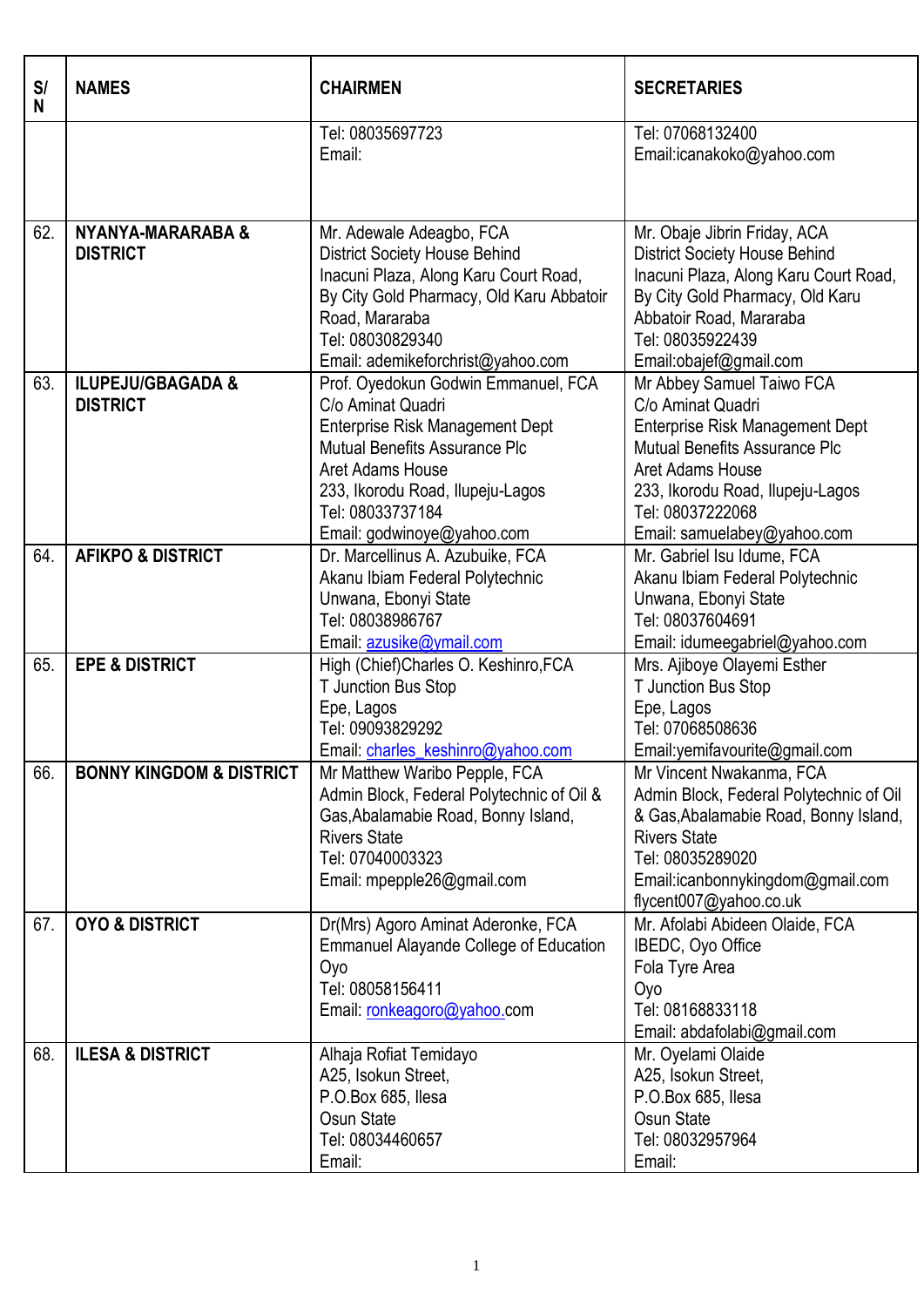| S/<br>N | <b>NAMES</b>                | <b>CHAIRMEN</b>                                                                                                                                                                                                  | <b>SECRETARIES</b>                                                                                                                                                                            |
|---------|-----------------------------|------------------------------------------------------------------------------------------------------------------------------------------------------------------------------------------------------------------|-----------------------------------------------------------------------------------------------------------------------------------------------------------------------------------------------|
| 69.     | <b>DUTSE &amp; DISTRICT</b> | Dr Ishaq Alhaji Samaila, FCA<br>1B, Asma'u Plaza Opposite<br>Awajil Filing Station Off<br>Ibrahim Aliyu Bye-Pass<br>Dutse.<br>Jigawa State<br>E-mail: ishaqabuhaidara@gmail.com<br>Tel: 08039643788, 08182788284 | Mr. Sani Ahmad Sulaiman, ACA<br>1B, Asma'u Plaza Opposite<br>Awajil Filing Station Off<br>Ibrahim Aliyu Bye-Pass<br>Dutse.<br>Jigawa State<br>F-mail:sanias0107@gmail.com<br>Tel: 08065678622 |
| 70.     | <b>LEKKI &amp; DISTRICT</b> | Mrs. Abidemi Rukayat Olawumi, FCA<br>Suite C13, D Cherub Mall,<br>Km 18, Lekki-Epe Expressway,<br>Eti-Osa LGA<br>Lagos<br>E-mail: abidemiolawumi@yahoo.com<br>Tel: 08023157104                                   | Mrs. Funmilola Olanike Ashade<br>Suite C13, D Cherub Mall,<br>Km 18, Lekki-Epe Expressway,<br>Eti-Osa LGA<br>Lagos<br>E-mail:funmi-ariyibi@yahoo.com<br>Tel:08034988339                       |

## **CHAPTERS**

| S/N            | <b>NAMES</b>              | <b>CHAIRMEN</b>                         | <b>SECRETARIES</b>                 |
|----------------|---------------------------|-----------------------------------------|------------------------------------|
|                |                           | Mr. Agillo Friday, FCA                  | Mrs. Ifeoma Geraldine Okwor, FCA   |
| 1.             | <b>CBN CHAPTER</b>        | <b>Financial Risk Division</b>          | <b>Internal Audit Department</b>   |
|                | cbndistrict@ican.org.ng   | <b>Risk Management Department</b>       | 8 <sup>th</sup> Floor, Wing A, CBN |
|                |                           | 7 <sup>th</sup> Floor, Wing A, CBN      | Abuja                              |
|                |                           | Abuja                                   |                                    |
|                |                           |                                         | Tel: 08023083266                   |
|                |                           | Tel: 08055116977                        | E-mail: igokwor@cbn.gov.ng         |
|                |                           | E-mail: foagillo@cbn.gov.ng             |                                    |
|                | <b>LAGOS STATE PUBLIC</b> | Mr. Lamidi Yekini O.                    | Mrs. Akinola M. Adenike            |
| $\overline{2}$ | <b>SERVICE CHAPTER</b>    | Block 11, State Treasury Office         | Block 11, State Treasury Office    |
|                |                           | Lagos State Secretariat                 | Lagos State Secretariat            |
|                |                           | Lagos State                             | Lagos State                        |
|                |                           |                                         |                                    |
|                |                           | Tel: 08034018381                        | Tel:08038894885                    |
|                |                           | E-mail:                                 | E-mail:                            |
| $\mathfrak{Z}$ | <b>FIDELITY BANK PLC</b>  | Mr. Victor Abejegah, FCA                | Mr.Akinwobi Biodun Bashir, FCA     |
|                | <b>CHAPTER</b>            | <b>Fidelity Bank Plc</b>                | <b>Fidelity Bank Plc</b>           |
|                |                           | 2 Kofo Abayomi Street                   | 2 Kofo Abayomi Street              |
|                |                           | <b>Risk Management Department</b>       | <b>Risk Management Department</b>  |
|                |                           | Block B, 2ND Floor                      | Block B, 2ND Floor                 |
|                |                           | Lagos State                             | Lagos State                        |
|                |                           |                                         |                                    |
|                |                           | Tel: 08023126499                        | Tel: 08023185644, 08170406666      |
|                |                           | E-mail: victor.abejegah@fidelitybank.ng | E-mail: biodun_akinwobi@yahoo.com  |
| $\overline{4}$ |                           | Mrs. Nwamara Catherine Nnaji, FCA       | Mrs. Tyna Babatope, FCA            |
|                | <b>SOCIETY OF WOMEN</b>   | 82 Muritala Muhammed Way                | 82 Muritala Muhammed Way,          |
|                | <b>ACCOUNTANTS OF</b>     | <b>Ebute Metta</b>                      | <b>Ebute Metta</b>                 |